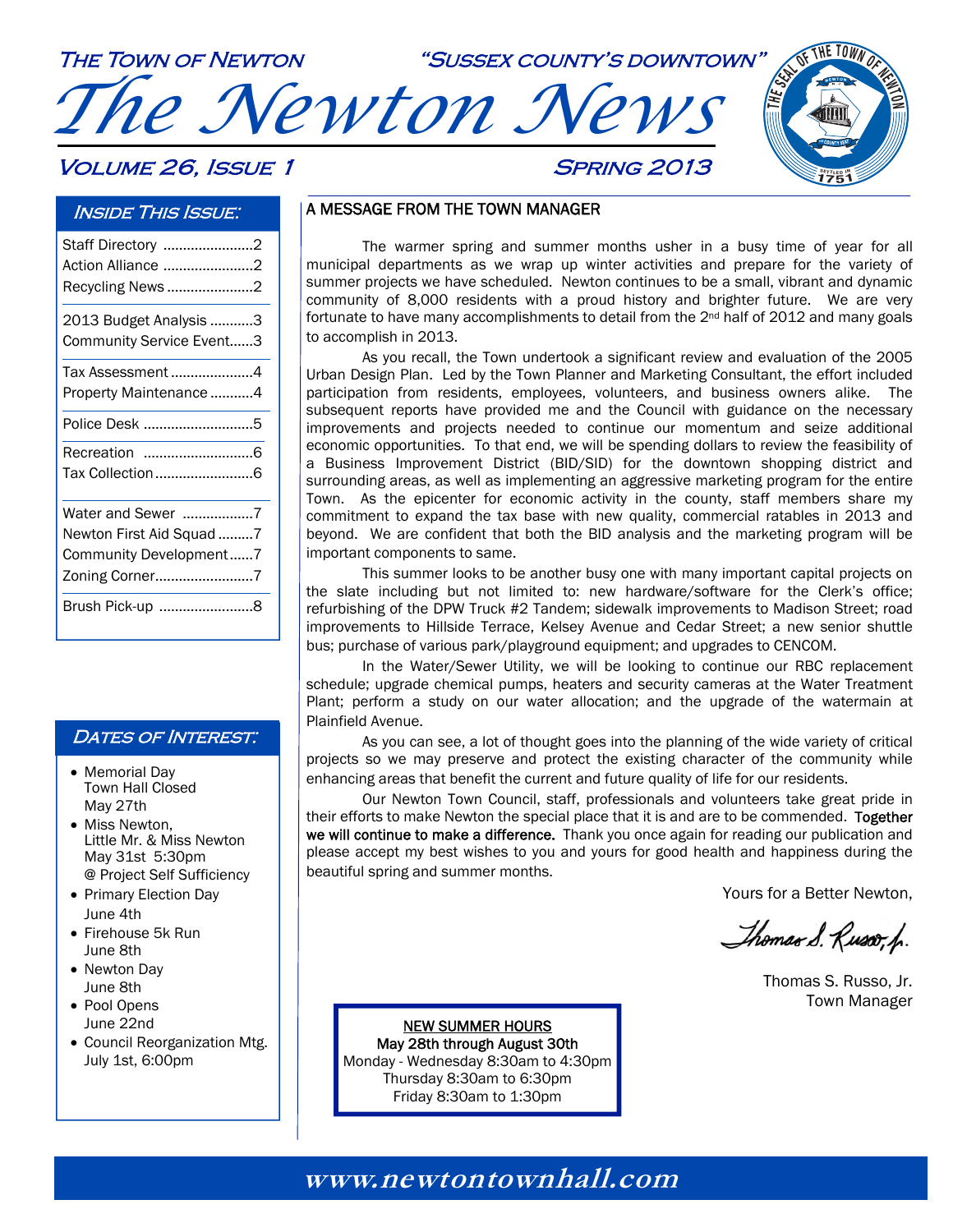### STAFF DIRECTORY

The staff of the Town of Newton is here to assist the public whenever possible. Please use the following list of extensions when dialing 973-383-3521 to contact a municipal staff member or department.

|  |  | 221 Deputy Municipal Clerk |  |
|--|--|----------------------------|--|
|--|--|----------------------------|--|

- 224 Manager's Office
- 225 Tax Assessor
- 226 Dep. Town Mgr./Q.P.A.
- 227 Planning/Zoning
- 228 Comm. Dev./Recreation
- 231 Construction Department
- 232 Municipal Clerk
- 233 Treasurer
- 236 Deputy Court Administrator
- 239 Tax Collector
- 240 Water/Sewer Collector
- 241 Finance Officer/CFO
- 242 Court Administrator
- 244 Recreation Supervisor

#### OTHER NUMBERS

| <b>Public Works Garage</b> | 973-383-4160 |
|----------------------------|--------------|
| <b>Recycling Center</b>    | 973-383-1521 |
| <b>Memory Park Pool</b>    | 973-383-2810 |
| Wastewater                 |              |
| <b>Treatment Plant</b>     | 973-383-2090 |
| <b>Police Department</b>   |              |
| (Non-emergency)            | 973-383-2525 |

#### THE 2012-2013 NEWTON TOWN COUNCIL

Sandra Lee Diglio, Mayor Joseph A. Ricciardo, Deputy Mayor E. Kevin Elvidge, Councilman Kristen S. Becker, Councilwoman Daniel G. Flynn, Councilman Reorganization to be held July 1st

#### Thomas S. Russo, Jr., Manager Lorraine A. Read, Clerk

## RECYCLING NEWS...

The Town of Newton conducts monthly curbside collection of commingled recycling and newspaper. As a reminder containers placed curbside can be no larger than 35 gallons and must be at the curb no later than 7:30am on your designated pick up day.

Twice a year, in June and December the Town sends the "Newton Recycling News" to all its residents outlining recycling guidelines and the curbside collection schedule. This publication is also available on the Town's website at www.newtontownhall.com.

Recycling center hours are Thursday 8:00am to 4:00pm and Saturdays 8:00am to 1:00pm. Brush leaves and grass clippings are no longer accepted at the Recycling Center.

#### ELECTRONIC EQUIPMENT IS NO LONGER BEING ACCEPTED AT THE RECYCLING CENTER

This includes but is not limited to Computers, Laptops, Monitors, Televisions, Desktop printers and printer/fax/copier/scanner combinations, Fax machines, DVD players, VCRs, and other video players (i.e. DVRs).

# ACTION ALLIANCE

The Action Alliance is a group of concerned citizens, police officers, teachers and professionals working together to provide drug resistance education to the communities of Newton, Andover and Green. We are funded by GCADA (The Governor's Council on Alcohol and Drug Abuse) and through cash and in-kind donations by local organizations.

2013 Needs Assessment: The Action Alliance Committee is currently conducting a survey in our communities to determine where we need to focus our energies for the next several years. The first and easiest way to assist us with combatting drug and alcohol use in your community is to complete the survey found at www.surveymonkey.com/s/Action\_Municipal\_Alliance\_Survey. The survey is completely anonymous and takes only 5-7 minutes to complete. Please feel free to share this link with others in our community The following programs are being sponsored by the Action Alliance in 2013. For more information on any of our programs or to volunteer your time to help make our community drug free please contact Kerry Deckert at kdeckert@newtontownhall.com.

#### Spring Street Enterprise Adventure: April 23

In cooperation with Long Pond School, Green Hills School, Halsted Street School and the New Spring Street Group, youth will be given the opportunity to meet with local business leaders to discuss small business ownership, employability and community responsibility. The goal of the program is to build a connection between the students and the business owners and to help the students learn about the possibilities of entrepreneurship. The Center for Prevention and Counseling will also hold a brief discussion regarding the effects of personal choices on employability.

#### Family Night Out Series:

May 18-8:00pm Movie in the Park, Andover Township, Hillside Park June 29-8:00pm Flick & Float at Newton Pool June 27-5:00pm to 7:00pm Latino Community Outreach at the Newton Pool. This family event is designed to introduce the Latino Community to the resources available within our communities. Call Jose Rosario at the Center for Prevention and Counseling at 973-383-8611 for more information.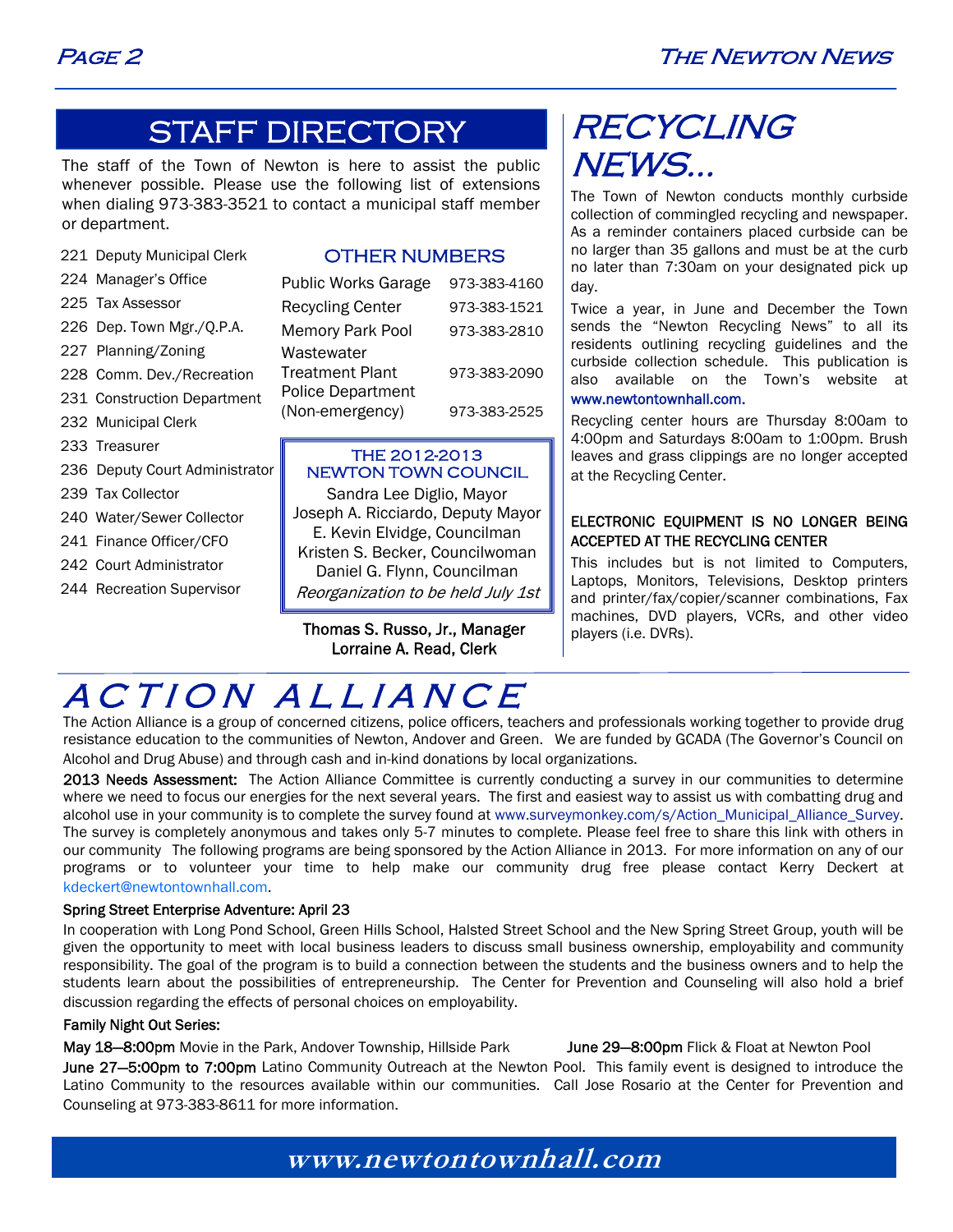

## 2013 BUDGET ANALYSIS

"On April 8, 2013, the Town Council approved the 2013 Municipal Budget and Capital Improvement Program, which totals \$11,600,000. With State Aid and grant funding continuing to diminish, coupled with a tax base that is over 35% exempt, it is an ever increasing challenge to maintain appropriate service levels and sound fiscal policies while mitigating any significant municipal tax increases.

The Town experienced a decrease in the Net Valuation Taxable (NVT) in the amount of \$3,596,080, down to \$687,090,410. This caused the average residential structure in Newton to slightly decrease in value from \$222,090 to \$221,256. However, with prudent, conservative budgeting, the Town's 2013 Budget shows a nominal overall increase of just \$51,207 in the amount to be raised for support of the municipal organization.

Therefore, the Municipal Tax necessary to support the Newton municipal organization, including the Reserve for Uncollected Taxes, is increasing for the 2013 year. The 2013 municipal tax rate will be 1.1514 vs. 1.1380 from 2012, or an increase of 1.34 tax points. The impact on the average assessed residential structure (\$221,256) is only \$20.00 per year or 5 ½ cents per

#### day.

The Town maintains independent financial records for the Water and Sewer fund. Both functions are supported by customer billings and do not require property tax revenues to meet financial obligations.

The Water and Sewer budget is proposed at \$4,223,250 for the 2013 year. The Water and Sewer budget provides service to 2,638 accounts. The current rate structure continues to allow the Town to reserve funds for future capital upgrades and the retirement of existing debt. Most importantly, it allows the Town to intelligently use a fiscally conservative approach to budgeting as it relates to necessary infrastructure improvements.

Now that we have concluded the 2013 budget process, I want to thank all department heads and staff for their invaluable assistance in putting together these important documents. In closing, it is my belief that the budget appropriations and revenue projections, as contained in the 2013 budget for Newton, will enable the Town to meet the public's demand and need for critical services. Furthermore, the budget is structured as a fiscally responsible document to ensure that the financial well-being of our municipal government is preserved."



Thomas S. Russo, Jr., Town Manager

## COMMUNITY SERVICE EVENT

The Town of Newton will be hosting its third annual town-wide Neighbors Helping Neighbors Community Service Clean-Up event on Saturday, May 4, 2013 from 8:30am to Noon, commencing at the Town of Newton Municipal Building located at 39 Trinity Street, Newton, NJ. One of the goals of the day is for residents, businesses, and groups to join the community as volunteers to help clean up the parks, schools, streets, and parking lots of litter and recyclables. Volunteers will also go to the homes of seniors citizens, veterans, or disabled residents, to assist with various property maintenance and clean-up issues including, but not limited to, grass mowing and clipping, planting, weeding, recycling, painting, garbage pickup and removal.

The day starts at the Municipal Building at 8:30am with an appreciation continental breakfast (bagels, juice, coffee) and free t-shirt distribution for the first 100 participants, followed by assignments and instructions. Assignments are given according to age and safety. Garbage bags, rakes, and gloves will be provided. The Town will also be providing, from 9:30am to 12:30pm at the Recycling Center on South Park Drive, a Mobile Paper Shredding Unit from IntelliShred of Frenchtown, NJ, so that residents can bring unwanted documents (no business documents) to be properly shredded and destroyed.

Following the conclusion of volunteer activities at Noon, there will be a social event with pizza and refreshments at Memory Park in Newton. Groups and organizations that have confirmed their participation thus far are: The Town of Newton, Christ Community Church of



Newton, and The Sparta Evangelical Free Church. New groups are welcomed to join this important effort.

If you are a group or individual interested in volunteering for the May 4th event, or if you are a resident who needs assistance (senior citizen, disabled resident, or veteran), please contact the Town Manager's Office at 973-383-3521 x224 or via email at manager@newtontownhall.com. Requests for home assistance will be evaluated on a case-by-case basis and the final determination as to the appropriateness and feasibility of same shall remain with the Town Manager or his designee.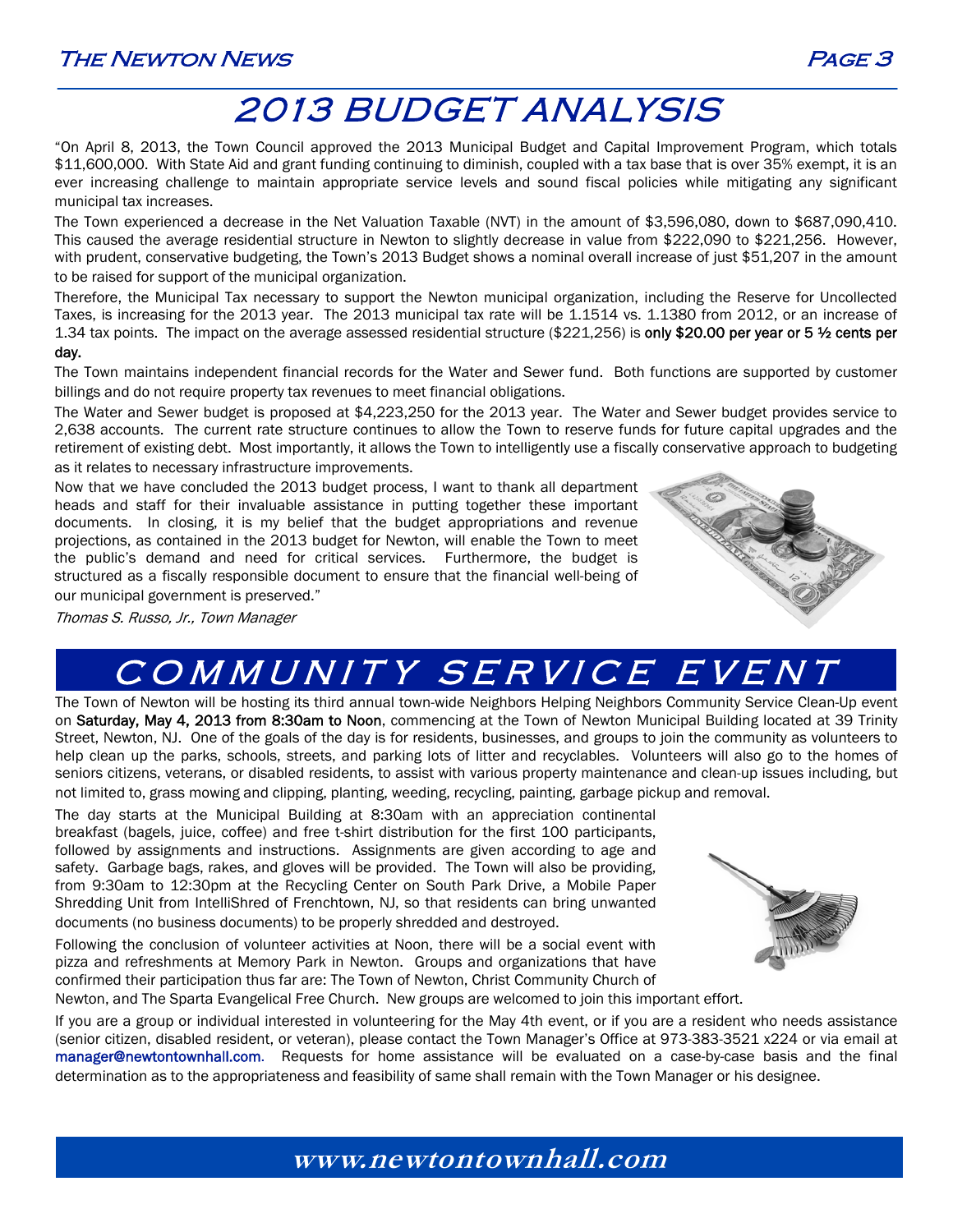### TAX ASSESSMENT

The Assessment Department continues to monitor current market activity through the recording of deeds with the Sussex County Clerk's office. Sale transactions are verified to make sure they are suitable for inclusion into the State's Sales Ratio analysis. A sale must be an arms-length transaction with neither party under duress; on a property that has been

adequately exposed to the open market for its intended use. Sales that don't meet those criteria are considered "non-usable", and are not included in the ratio analysis. Those sales are also not considered as viable "comparables" in establishing property value with regard to tax appeal defense at the County Tax Board.

Property improvements requiring a building permit are reviewed by the Assessor's Office. Not all improvements are subject to a change in assessment. Please refer to the document entitled "The Assessment of New Construction" found on the Town's website at www.newtontownhall.com/assessor. Inspections for added assessments occur during the summer months on properties that have had recent qualifying new construction and/or renovations. Billings for added assessments are mailed by October 15th and payment is due by November 1st.



There will be a general REASSESSMENT occurring in Newton of all real property. This reassessment will be conducted by Appraisal Systems, Inc. of Whippany, and will involve a "re-visit" of all ratable properties. If no one is home during the initial inspection attempt by the company – they will simply rely on the information currently contained on the Property Record Card. If there has been a material change to your property since the last full-scale Revaluation was conducted in 2007 (which was implemented for Tax Year 2008), and no one is available during the initial visit by the field inspector – then there will be a provision available to contact Appraisal Systems directly and set up an inspection. Inspections should commence in June, and will run through the summer. All property owners will be notified by mail of the results of the Reassessment, and be afforded an opportunity to meet with Appraisal Systems to discuss the final assessment.

## PROPERTY MAINTENANCE REMINDERS

Winter is behind us and Spring is here. Below is a guide to help you in keeping your property well maintained.

#### General

The owner of the premises shall maintain the structures and exterior property in compliance with the International Property Maintenance Code 2006.

#### Rubbish & Garbage

All exterior property and premises, and the interior of every structure, shall be free from any accumulation of rubbish or garbage.

#### Weeds

All premises and exterior property shall be maintained free from weeds or plant growth in excess of 10 inches. All noxious weeds shall be prohibited.

#### **Property**

The exterior of a structure shall be maintained in good repair, structurally sound and sanitary so as not to pose a threat to the public health, safety or welfare. All exterior surfaces, including but not limited to, doors, door and window frames, cornices, porches, trim, balconies, decks and fences shall be maintained in good condition. Exterior wood surfaces, other than decay resistant woods, shall be protected from the elements and decay by painting or other protective covering or treatment. Peeling, flaking and chipped paint shall be eliminated and surfaces repainted. Buildings shall have address numbers placed in a position to be plainly legible and visible from the street or road fronting the property.

Contact the Code Enforcement Officer, Kathy Citterbart, at kcitterbart@newtontownhall.com, with any questions or concerns or call 973-383-3521, ext. 227.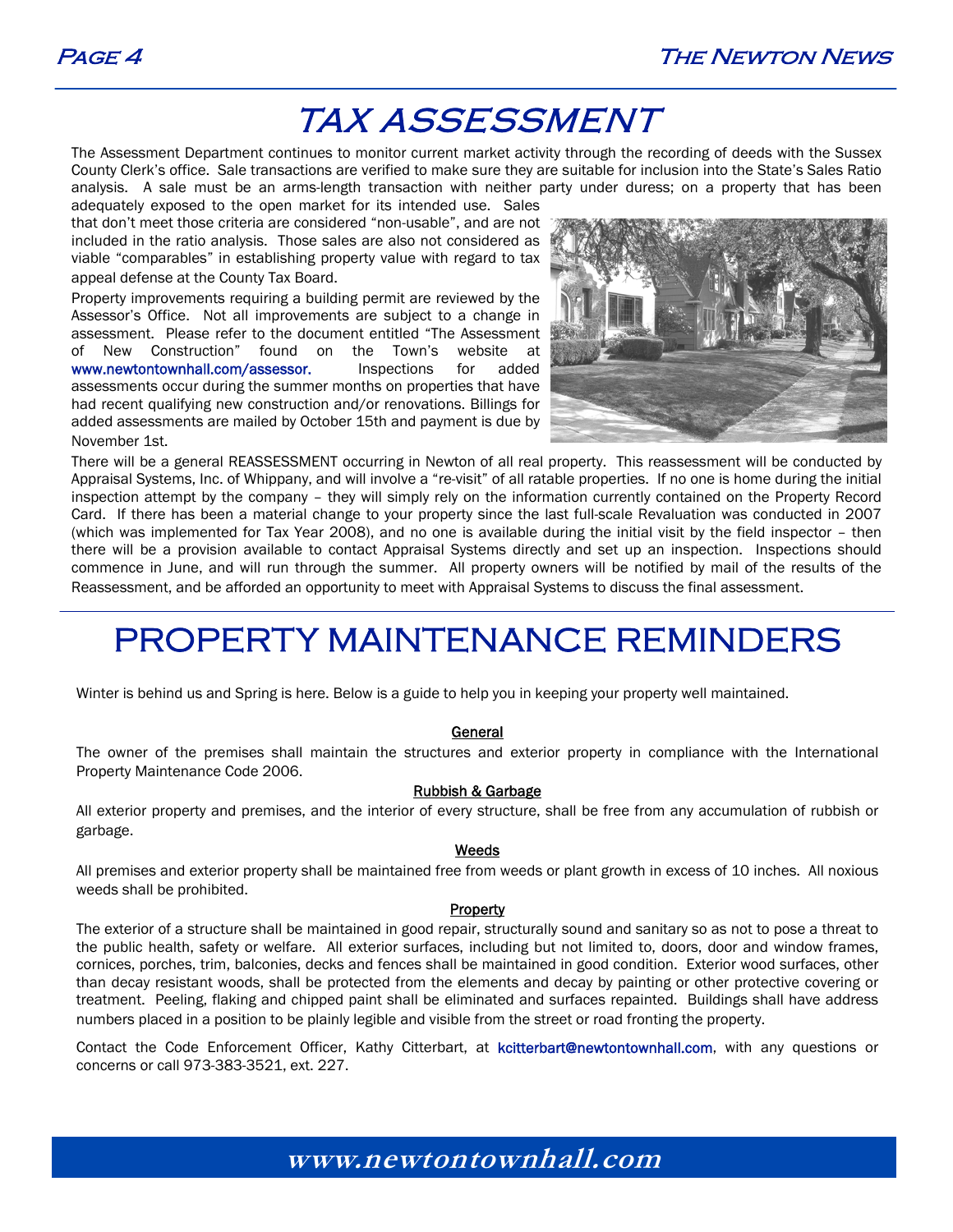### The Newton News Page 5

# POLICE DESK

The Police Department has been quite busy responding to calls for service and conducting criminal investigations as we begin 2013. Understanding that our effectiveness is often proportionate to the amount of involvement, cooperation and assistance that we receive from our residents, business owners and visitors to the Town of Newton; we encourage you to stay alert and call the Police Department if you see anything suspicious or have any questions or concerns.

Also, please check out the Newton Police Department website at www.newtonpolice.org for information on the latest activities, initiatives and services provided by the Police Department. You can sign up to receive our press releases related to arrests, investigations, road closures and other public safety information. You can also choose to "follow" us on Twitter and "Like" us on the Department Facebook page.

The Department has been receiving great results from its recent implementation of the anonymous tip service. Citizens can report suspicious activity or provide information about a crime via text message, via a link on our website and Facebook page as well as



through iPhone and Android apps. In an emergency or to report a crime in progress, always call 9-1-1.

Many also find it interesting to view our activity - from traffic stops to medical calls as well as thefts and other criminal activity as it is published on a daily basis to the Department's crime reports page that is complete with a map to show where the activity is occurring. Residents can sign up to receive alerts when something happens near where they live or work.

In our continuing effort to empower citizens to act in partnership with the police on crime and quality of life issues, the department will soon be unveiling a community safety survey. This survey will be an important tool that the department can use to measure our effectiveness, to evaluate the perception of the department and the community as well as to help improve our responsiveness and increase understanding. We'll be promoting it on our website in the coming weeks.

With springtime here, it's important to be mindful of certain safety issues that also occur with warmer weather, such as an increase in motorcyclists and pedestrians. Look twice to be safe before entering a roadway since a motorcycle may be difficult to see and drivers can have difficulty estimating their speed.

And watch out for pedestrians as you drive through Town too. Pedestrian safety is paramount and drivers should remember that many of our pedestrians are also children walking to and from school. Motorists who observe a pedestrian within a crosswalk must stop and **stay** stopped until the pedestrian has finished crossing the roadway. No operator of a vehicle shall fail to give the right-of-way to a pedestrian at a crosswalk. Watch for pedestrians when turning right on red, where allowed and be sure to obey the speed limit. Officers will be conducting heightened enforcement for pedestrian safety.

Unfortunately, we've also found that pedestrians have been at fault when involved in vehicular crashes. Please remember that where traffic is not controlled and directed either by a police officer or a traffic signal, pedestrians should cross the roadway within a crosswalk, or in the absence of a crosswalk and where not otherwise prohibited, at right angles to the roadway. However, no pedestrian shall suddenly leave a curb or other place of safety and walk or run into the path of a vehicle which is so close that it is impossible for the driver to yield. Additionally, where sidewalks are provided it shall be unlawful for any pedestrian to walk along and upon an adjacent roadway.

With warmer weather, the Police Department expects that we'll begin receiving reports of black bear sightings; though in 2012 we saw a significant decrease in bear complaints compared to previous years. It is imperative that residents and businesses properly secure their trash and other refuse containers to help reduce the chances for any problems. Police Officers have received specialized training and equipment to deal with black bears. Learn more about being bear aware by visiting http://www.nifishandwildlife.com.

Once again, please visit the Police Department on the web to see the services we offer; from conducting property checks while you're away on vacation, to safely disposing of medications at our Project Medicine Drop location and to helping you to install a child safety seat. We're here to help keep the Town of Newton safe and we can only be successful with your assistance. So please call or stop in at the Newton Police Department if we can be of any assistance to you and to report any possible suspicious activity.

### EMERGENCY: DIAL 9-1-1

Telephone (973) 383-2525 39 Trinity Street Newton, NJ 07860 www.NewtonPolice.org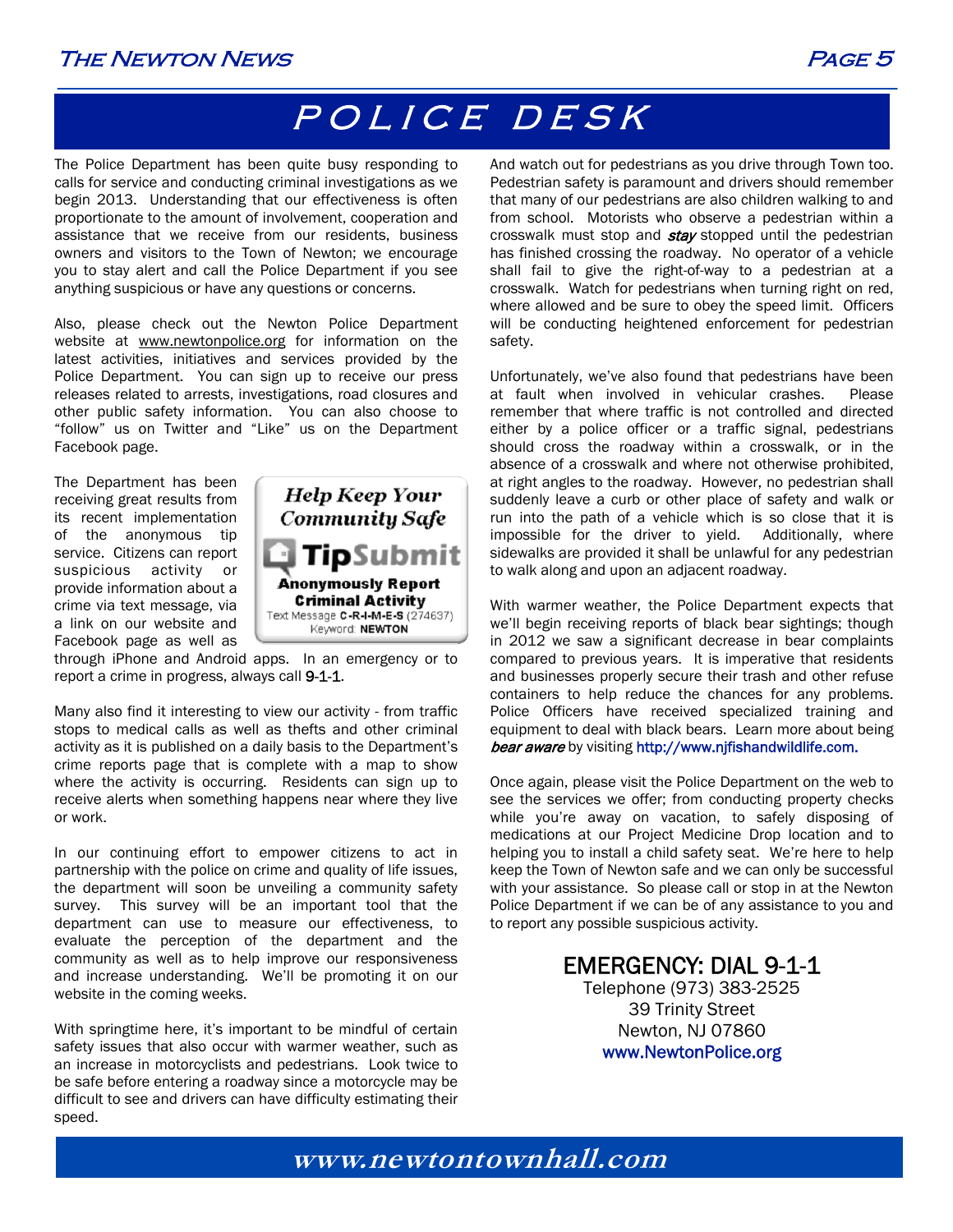## RECREATION

The Recreation Department and the Recreation Commission want to recognize the invaluable contributions of our many volunteers. Each sport is successful due to the efforts of parents and dedicated community members. THANK YOU for you dedication and hard work.

The Recreation Commission would also like to extend a huge thank you to the Christ Community Church youth group for their help with the Easter Egg Hunt.

#### UPCOMING EVENTS AND PROGRAMS:

Miss Newton, Little Miss Newton and Little Mr. Newton: Applications will be available beginning April 22nd at Town Hall, through Merriam Avenue School and at Newton High School. The event will be held May 31st at Project Self Sufficiency beginning at 5:30pm.

Newton Day Festival: Plans are underway for Newton Day to take place on Saturday, June 8th. The day will start with the annual Firehouse 5k hosted by the Newton Fire Department. The Newton Day Festival hosted by the Greater Newton Chamber of Commerce and the Town of Newton will be held on Spring Street from 11:00am to 4:30pm, then move to Memory Park for some evening activities including fireworks. More information can be found at www.greaternewtoncc.com.

Battle of the Bands: The Newton Recreation Commission is proud to announce our first annual Battle of the Bands to be held June 1st, from 6:00pm—9:00pm at the Sussex County Community College Pavilion on the Green.

Newton Pool Registration: We have extended our hours for 2013 to help you make the most of your summer. We will be open June 22nd and 23rd and then June 28th through Sept. 2nd.

Youth Lacrosse Camp: The Newton Recreation Department in collaboration with the Sussex County YMCA, Newton High School Boys Lacrosse and Newton Youth Lacrosse will be offering a lacrosse camp for 2<sup>nd</sup> through 8th graders. Please contact the Sussex County YMCA at 973-209-9622 for more information.

Guard Start: Mondays and Wednesdays July 1st-August 7th, 11:00am-2:00pm - Free to residents of Newton, Andover and Green! Guard Start is a Red Cross program designed to introduce young teens to basic water safety training. For more information or to register, please contact the Newton pool at pool@newtontownhall.com. This event is sponsored by the Action Alliance Committee.

More information on any of the above events can be found at www.newtontownhall.com/recreation or by calling the Recreation Department at 973-383-3521 ext. 228.

# TAX COLLECTION

#### TAX BILLS

Tax bills for the Final 2013/Preliminary 2014 will be mailed in late July 2013. Bills are mailed to all homeowners at this time each year. This bill will include payment stubs for the 3<sup>rd</sup> and 4<sup>th</sup> quarters of 2013 (August and November) as well as the 1<sup>st</sup> and 2<sup>nd</sup> quarters of 2014 (February and May). The annual mailing of bills follows the certification of the tax rate by the Sussex County Board of Taxation.

Any homeowner who has had a change to their mailing address should notify the tax office, in writing, prior to July 15th to ensure your bill is mailed to you in a timely fashion. Any questions regarding the tax bill mailing or to change your mailing address may be directed to the Tax Collector, Linda A. Roth at 973-383-3521 extension 239.

#### HOMESTEAD BENEFIT PROGRAM UPDATE

Most eligible homeowners will receive their 2011 Homestead Benefit as a credit applied to their property tax bill for the August 2013 quarter. Those homeowners who either sold their home prior to filing the homestead benefit application, or whose principal residence was a unit in a co-op or continuing care retirement community will be issued a benefit in the form of a check or direct deposit in August 2013. Tenants will not receive a 2011 rebate. The deadline for filing 2011 applications was December 14, 2012. Any question regarding the Homestead Benefit may be directed to 1-888-238-1233.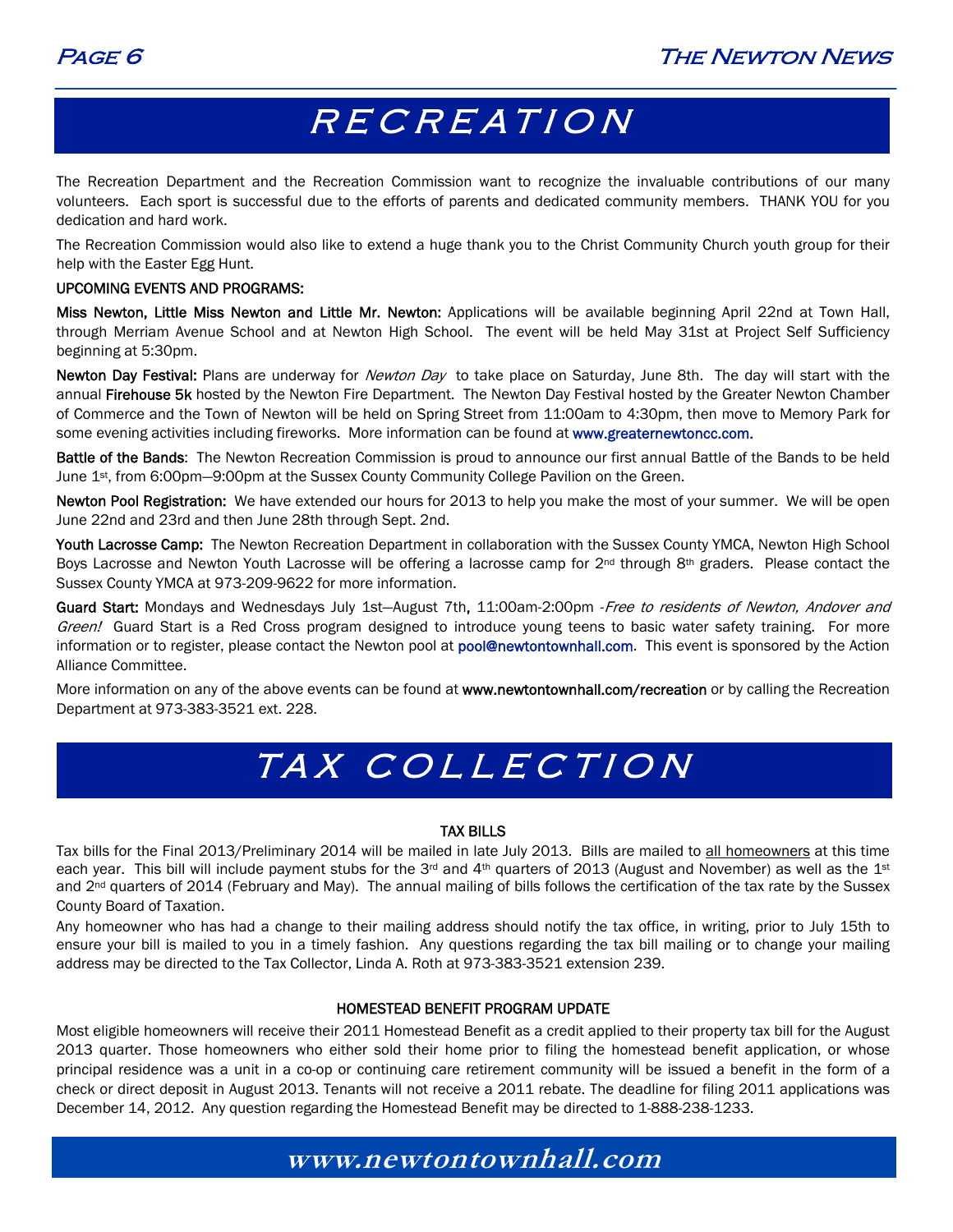### NEWTON FIRST AID SQUAD

For 56 years the Newton Volunteer First Aid Squad has been providing free emergency medical care and ambulance transport to the Newton community.

In 2012, the squad responded to 1,276 calls thanks to the members who dedicate themselves to serving the community. We are currently in need of members! Can you find 12 hours a week to help your community? We have a number of positions available: EMT's, 1st Responders or CPR-qualified drivers. With your commitment the squad will cover all your training costs. You can fill out an application on the squad's website at www.newtonfirstaidsquad.org or call 973-383-3377.

# WATER AND SEWER UTILITY

Did you know that a running toilet uses a gallon and a half of water a *minute?* A toilet that continuously runs after being flushed is the most common reason for elevated usage on a water bill and should be the first thing to consider if your bill is high.



Did you know that you can have a water leak and not actually see or hear water leaking? Sometimes leaks go unnoticed between meter readings. If your usage seems unusually high when you receive your bill, take a look at the actual meter inside the premises. If no water is running, the red dial on the meter should be still. If it is moving, even slightly, it

could indicate a leak and you should call a plumber.

#### **Fishing**

Fishing at Morris Lake has been suspended until further notice due to insurance concerns.

### **COMMUNITY DEVELOPMENT**

The following roads are tentatively scheduled for resurfacing in 2013: Maple Avenue, Howard Street, Kelsey Avenue, Hillside Terrace, Madison Street (from Spring Street to Halsted Street) and Lower Spring Street.

Lower Spring Street Beautification project will begin this Spring which will include light poles, new sidewalks, and a rain garden within



this area of Town. This project is being funded through the NJDOT Centers of Place Grant.

New sidewalks will be constructed along Madison Street from Spring Street to Halsted Street through grant money received from Safe Routes to School .

Please note that this list is current as of April 9, 2013 and may be changed without notice.

# ZONING CORNER

#### Prohibited Signs

Portable signs for use as permanent signage. Fluorescent-lit signage or signage with glowing paint, flashing signs, rooftop mounted advertising signage, signage above the second floor. Feather flags.

#### Temporary Banners or Signs

Temporary signs or banners that do not exceed the number and size as previously noted may be displayed with a zoning permit for a maximum of 30 days provided that the temporary sign does not interfere with pedestrian or traffic safety.

Temporary signs for events such as elections and community events such as tricky trays, yard sales, etc., with a maximum size of three square feet may be placed in a residential zone with consent of the property owner up to 30 days prior to the event and must be removed within 48 hours after the event.

Temporary signs for events such as elections and community events, with a maximum size of 16 square feet may be placed in a missed-use, commercial or light industrial zone with consent of the property owner up to 30 days prior to the event and must be removed within 48 hours after the event.

For any questions contact the Zoning Officer, Kathy Citterbart, at kcitterbart@newtontownhall.com or call 973-383-3521, ext. 227.